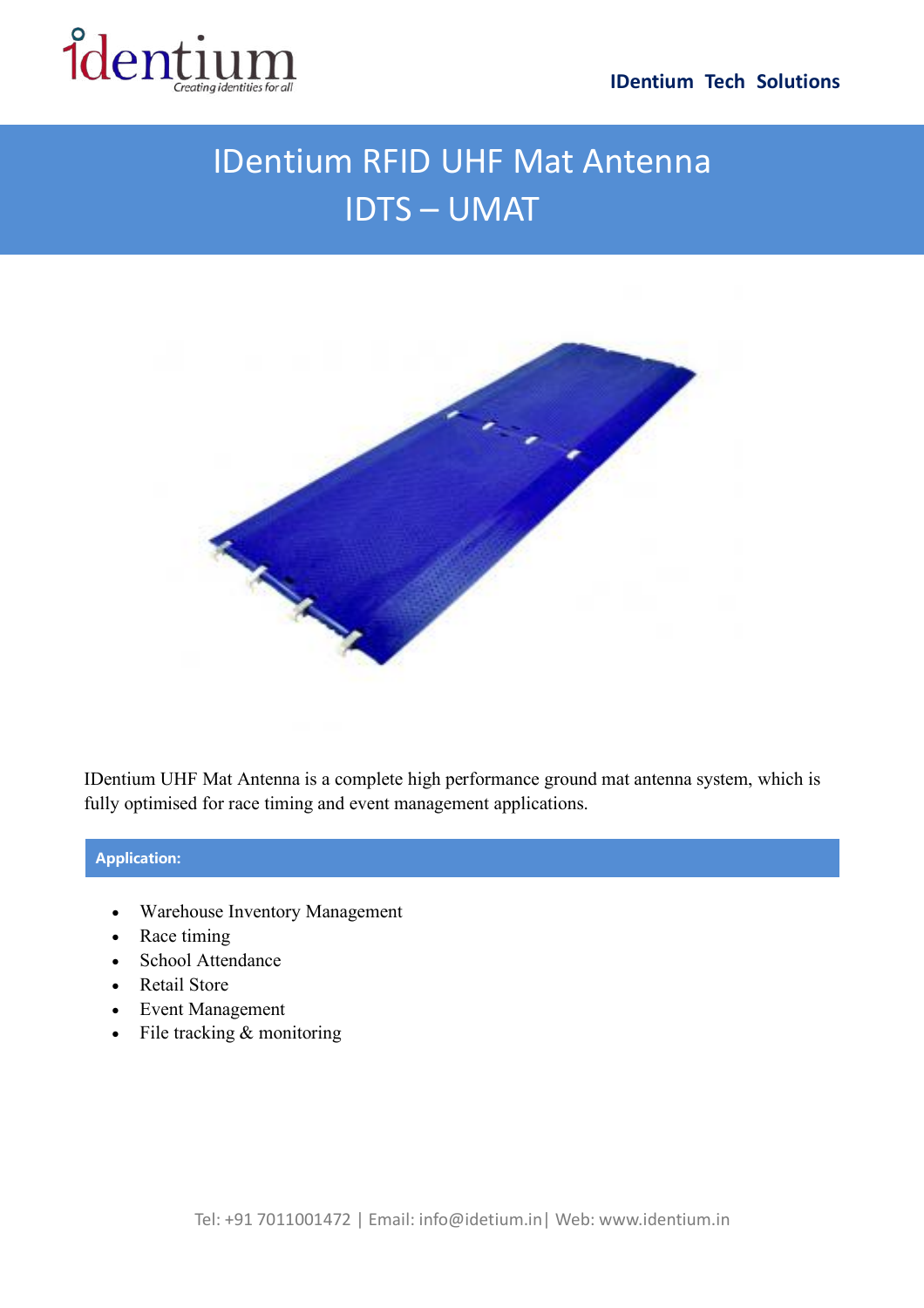

## **Features:**

- 1. Detachable Mats Each Mat can be detached and attached as per requirement
- 2. Foldable Mat Antenna can be folded to save place
- 3. High Quality polyurethane, abrasion-resistant, load-bearing, anti-slip during rain
- 4. BNC Connector Can customise the length of the cable

## **Specifications:**

| Mode1                               | <b>IDTS</b><br>UMAT<br>$\overline{\phantom{a}}$ |
|-------------------------------------|-------------------------------------------------|
| Frequency<br>range                  | 865 - 867 MHz                                   |
|                                     | (can be customized on request)                  |
| Polarization<br>type                | RHCP                                            |
| Gain                                | 6dBi                                            |
| width (Horizontal/Vertical)<br>Beam | $70^{\circ}$ / $60^{\circ}$                     |
| Impedance<br>Input                  | $50\,\Omega$                                    |
| <b>VSWR</b>                         | $\leq 1.5$                                      |
| Maximum<br>input<br>power           | 50W                                             |
| Lightning protection                | DC ground                                       |
| Input<br>connector<br>type          | BNC                                             |
| Material                            | Mat Material: Polyurethane                      |
|                                     | Hinge Material: CNC aluminum alloy              |
| Dimensions                          | 500*350*18mm for one piece (8M is               |
|                                     | composed of 16pcs)                              |
| Weight                              | 36.0 kg                                         |
| Operating Temperature               | $-40^{\circ}$ C/+85 $^{\circ}$ C                |